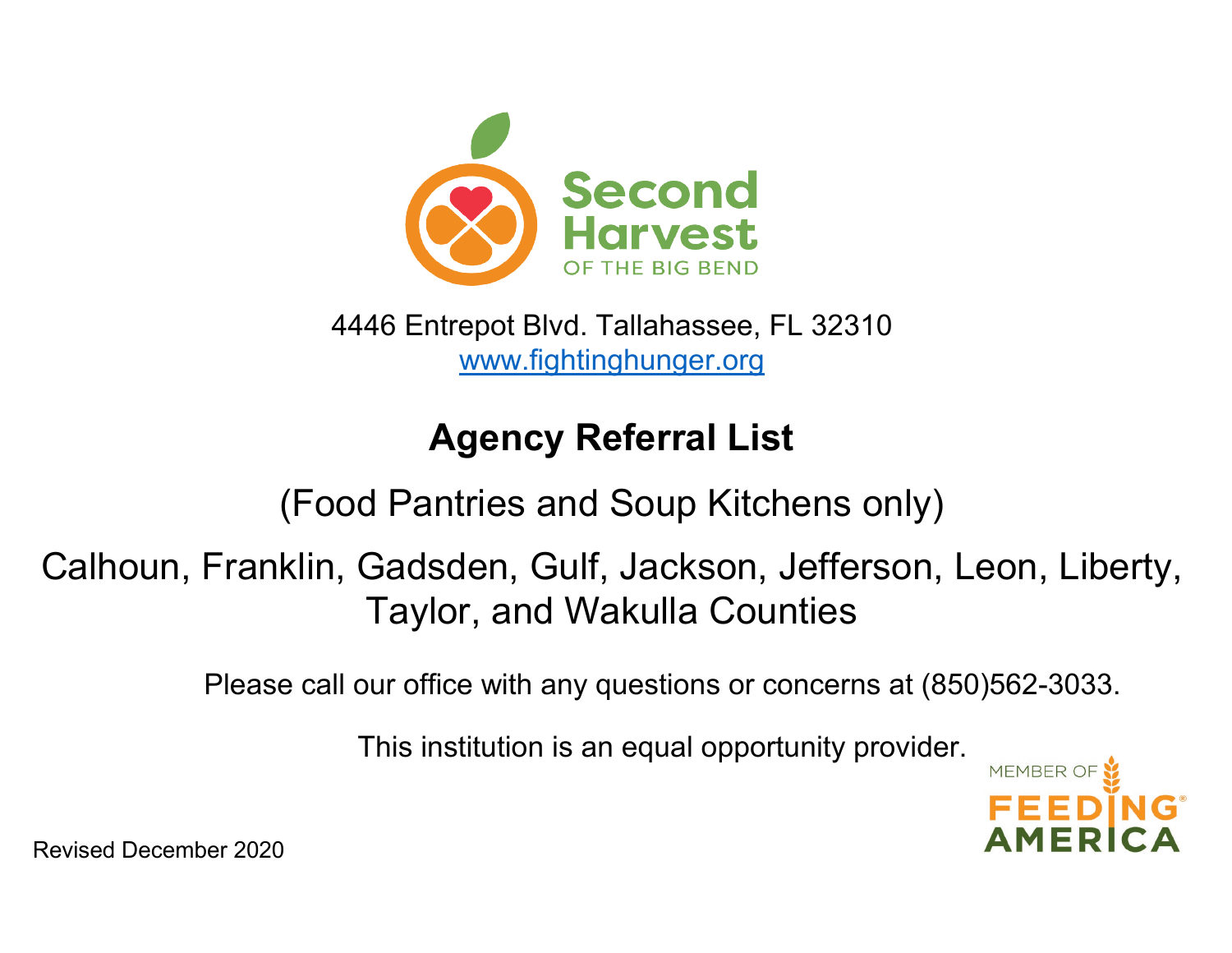| <b>Calhoun County</b>                     |                             |                    |                 |                      |                     |                                           |                                     |  |  |  |  |
|-------------------------------------------|-----------------------------|--------------------|-----------------|----------------------|---------------------|-------------------------------------------|-------------------------------------|--|--|--|--|
| <b>Agency Name</b>                        | <b>Address</b>              | <b>City</b>        | <b>Zip Code</b> | <b>Main Contact</b>  | <b>Phone Number</b> | <b>Distribution Days</b>                  | <b>Distribution</b><br><b>Hours</b> |  |  |  |  |
| <b>Calhoun-Liberty Ministry</b><br>Center | 21754 State Road 20<br>East | <b>Blountstown</b> | 32424           | <b>Bulah Moran</b>   | (850)447-1959       | Every Tuesday, Wednesday,<br>and Thursday | 9am - 12pm                          |  |  |  |  |
| <b>Chipola Community</b><br>Church        | 16555 NE Jim Godwin<br>Rd   | Altha              | 32421           | Patricia Godwin      | (850) 372-2113      | 4th Saturdays                             | $7:30am -$<br>$9:30$ am             |  |  |  |  |
| Innovative Charities,<br>Calhoun          | 12122 SR 20 W               | <b>Clarksville</b> | 32430           | <b>Robert Arnold</b> | (850) 573-3231      | <b>Every Thursday</b>                     | $9am - 11am$                        |  |  |  |  |

\*\*\* Times are Central Time Zone\*\*\*

| <b>Franklin County</b>                   |                               |              |                 |                       |                     |                          |                                     |  |  |  |  |
|------------------------------------------|-------------------------------|--------------|-----------------|-----------------------|---------------------|--------------------------|-------------------------------------|--|--|--|--|
| <b>Agency Name</b>                       | <b>Address</b>                | <b>City</b>  | <b>Zip Code</b> | <b>Main Contact</b>   | <b>Phone Number</b> | <b>Distribution Days</b> | <b>Distribution</b><br><b>Hours</b> |  |  |  |  |
| <b>Carrabelle Food Pantry</b>            | 102 NE Ave B PO Box<br>215    | Carrabelle   | 32322           | <b>Tom Hummel</b>     | $(612)209-1025$     | <b>Every Thursday</b>    | 10am - 12pm                         |  |  |  |  |
| <b>First Baptist Church</b><br>Eastpoint | P.O. Box 611                  | Eastpoint    | 32328           | <b>Evelyn Carroll</b> | (850) 653-5040      | <b>Every Saturday</b>    | 8am - 10am                          |  |  |  |  |
| <b>Franklins Promise</b><br>Coalition    | 192 14th Street, Suite<br>301 | Apalachicola | 32320           | Lori Switzer          | (850) 653-3930      | 1st and 3rd Tuesdays     | $9:30$ am - 12pm                    |  |  |  |  |

|                                                  |                                     |               |                 | <b>Gadsden County</b>         |                     |                                                                            |                                       |
|--------------------------------------------------|-------------------------------------|---------------|-----------------|-------------------------------|---------------------|----------------------------------------------------------------------------|---------------------------------------|
| <b>Agency Name</b>                               | <b>Address</b>                      | <b>City</b>   | <b>Zip Code</b> | <b>Main Contact</b>           | <b>Phone Number</b> | <b>Distribution Days</b>                                                   | <b>Distribution</b><br><b>Hours</b>   |
| <b>Bostick Temple</b><br><b>Christian Center</b> | 3795 Pat Thomas<br>Parkway          | Quincy        | 32351           | Janice Francis                | (850) 524-3050      | <b>Every Thursday</b>                                                      | 12pm - 2pm                            |
| <b>Community Cares</b><br>Outreach               | 118 SW Third Street                 | Havana        | 32333           | Berta Kemp                    | (850) 228-4670      | Every Wednesday & Saturday,<br>except for holidays                         | Wed 9am -<br>11am & Sat<br>9am - 3pm  |
| Fellowship @ Midway<br><b>Church</b>             | 32319 Blue Star<br><b>Highway</b>   | <b>Midway</b> | 32343           | David<br>Wesolowski           | (850) 533-6547      | 3rd Thursday                                                               | 6pm - 7pm                             |
| Holy Community Church                            | 24450 Blue Star Hwy                 | Quincy        | 32351           | <b>Pastor Neather</b><br>Shaw | (850) 459-9239      | 1st and 3rd Sunday every<br>month; Serves breakfast every<br>Sunday        | $1:30pm -$<br>2:30pm; 930am<br>- 10am |
| <b>Hope Harvest Food</b><br>Pantry               | 1110 Rich Bay Road                  | Havana        | 32333           | <b>Karusha Sharpe</b>         | (850) 766-1207      | Monday - Thursday; Pantry<br>also available by appointment<br>(Call ahead) | $11am - 3pm$                          |
| <b>IAM Fellowship</b><br><b>Ministries</b>       | 1514 Florida Avenue                 | Quincy        | 32351           | <b>Armel Smith</b>            | (850) 778-6991      | 1st and 3rd Saturday                                                       | 11am - 12pm                           |
| Lamb's Temple of God                             | 410 Parker Knight Rd.               | Midway        | 32343           | Christine<br>Graham           | (850) 251-7443      | Pantry available as needed                                                 | Call ahead                            |
| St. John C.O.G.I.C                               | 3490 Bainbridge Hwy                 | Quincy        | 32353           | <b>Reginald Ray</b>           | $(850)556 - 1168$   | Every Wednesday                                                            | $11am - 1pm$                          |
| The Body of Christ                               | 6909 Havana Highway                 | Havana        | 32333           | <b>Jerome Showers</b>         | (850) 539-5736      | The Thursday before the 3rd<br>Sundav                                      | 10am - 12pm                           |
| The Center for Health<br>Equity, Inc             | 231 East Jefferson<br><b>Street</b> | Quincy        | 32351           | Carol Gagliano                | (850) 875-5006      | Home Delivery/ Walk-ins                                                    | Call ahead                            |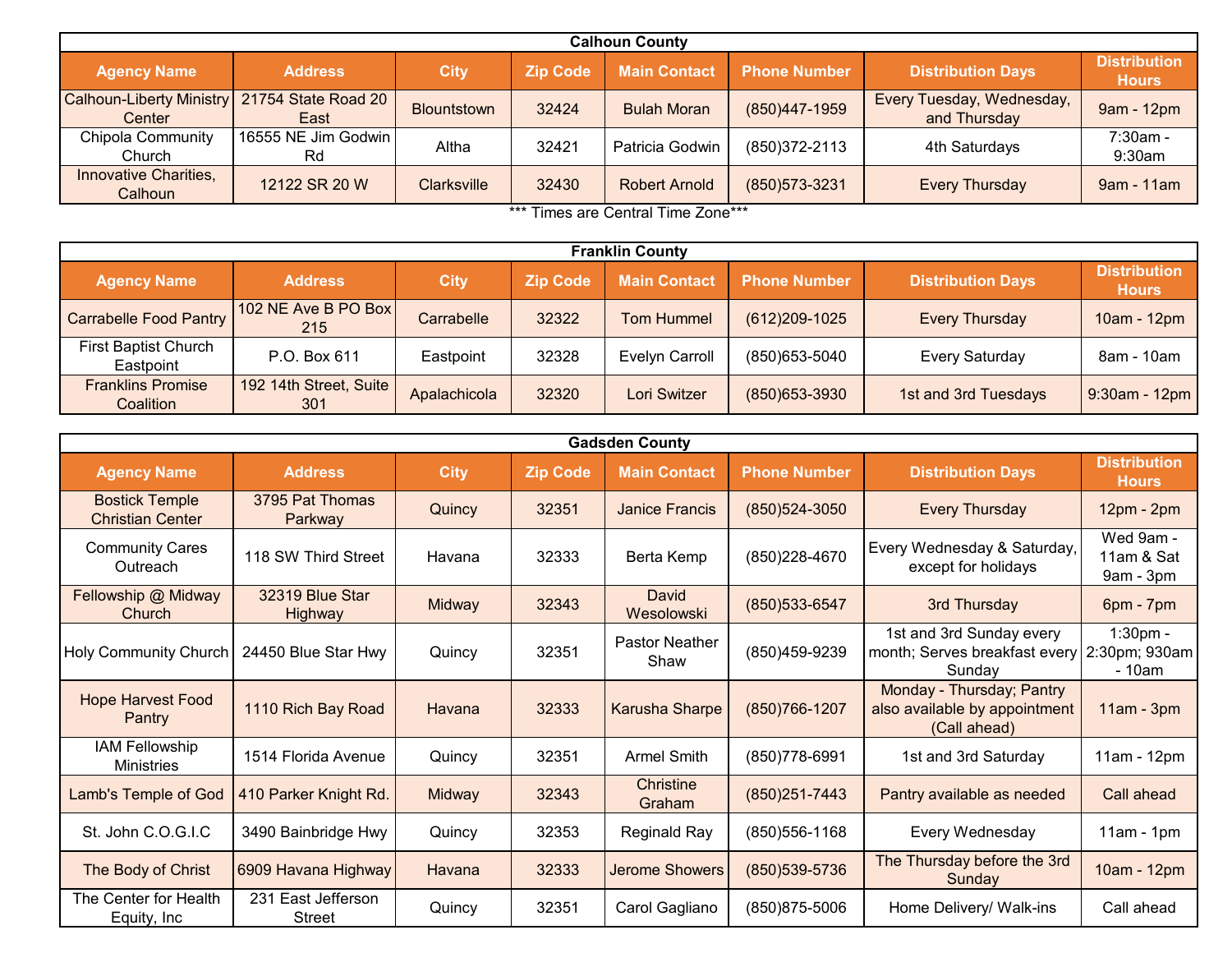| Thursdays, twice a month<br>Street P.O. Box 125 | <b>The Liberty Center</b> | 613 Chattahoochee | Chattahoochee 32324-0007 | <b>Mariorie Hall</b> | (850) 556-6278 |  | $8am - 4pm$ |
|-------------------------------------------------|---------------------------|-------------------|--------------------------|----------------------|----------------|--|-------------|
|-------------------------------------------------|---------------------------|-------------------|--------------------------|----------------------|----------------|--|-------------|

| <b>Gulf County</b>                |                   |                       |                 |                        |                     |                          |                              |  |  |  |
|-----------------------------------|-------------------|-----------------------|-----------------|------------------------|---------------------|--------------------------|------------------------------|--|--|--|
| <b>Agency Name</b>                | <b>Address</b>    | City                  | <b>Zip Code</b> | <b>Main Contact</b>    | <b>Phone Number</b> | <b>Distribution Davs</b> | <b>Distribution</b><br>Hours |  |  |  |
| <b>CareerSource Gulf</b><br>Coast | 401 Peters Street | <b>Port Saint Joe</b> | 32456           | <b>Kimberly Bodine</b> | (850)229-1641       | 2nd and 4th Tuesday      | 1pm - 3:30pm                 |  |  |  |

|                                                |                       |             |                 | <b>Jackson County</b>         |                     |                                                                                           |                                                                      |
|------------------------------------------------|-----------------------|-------------|-----------------|-------------------------------|---------------------|-------------------------------------------------------------------------------------------|----------------------------------------------------------------------|
| <b>Agency Name</b>                             | <b>Address</b>        | <b>City</b> | <b>Zip Code</b> | <b>Main Contact</b>           | <b>Phone Number</b> | <b>Distribution Days</b>                                                                  | <b>Distribution</b><br><b>Hours</b>                                  |
| <b>Bethlehem AME Church</b>                    | 3100 Lovewood Rd.     | Cottondale  | 32431           | Pastor Carl Hill              | (850)443-3519       | 3rd Saturday                                                                              | 8:30am - 11am                                                        |
| Chipola Family<br><b>Ministries</b>            | 3004 Hwy 71 N         | Marianna    | 32446           | <b>Fred Cook</b>              | (850) 482-6407      | Tueday - Thursday; Two<br>Wednesdays a month if food is<br>available (Call ahead)         | 8am - 12pm;<br>Call ahead                                            |
| <b>Elder Care Services</b><br>(Jackson County) | 2518 W Tennessee St   | Tallahassee | 32304           | <b>Merita Stanley</b>         | (850) 482-3220      | 3rd Saturday; Friday; Every<br>Monday and Thursday if food<br>is available (Call ahead)   | $9:00am -$<br>12:00pm;<br>10:30am - food  <br>is gone; Call<br>ahead |
| First Presbyterian<br>Church                   | 4437 Clinton Street   | Marianna    | 32446           | Melissa Krebeck               | (850) 693-1161      | Every Wednesdays (Clients<br>can come one time a month)                                   | 9am - 11am                                                           |
| <b>Innovative Charities</b>                    | 1994 Hwy 71 South     | Marianna    | 32448           | <b>Robert Arnold</b>          | (850) 573-3231      | <b>Every Wednesday</b>                                                                    | 10am - 12pm                                                          |
| <b>Malone United</b><br>Methodist Church       | 5182 9th Avenue       | Malone      | 32445           | Jocelyne Fliger               | (850)209-0702       | 4th Wednesday                                                                             | 8am - 11am                                                           |
| Marianna Church of the<br><b>Nazarene</b>      | 4439 Kelson Ave       | Marianna    | 32446           | Pastor Ken<br><b>Kirkland</b> | (850) 718-6217      | Tuesdays bi-weekly (Call<br>ahead)                                                        | 12pm - 5pm                                                           |
| <b>Restoration Network</b><br>LLC/Mt. Moriah   | 8012 Highway 90       | Sneads      | 32460           | Christine<br>Dawson           | (850) 718-1514      | 2nd and 3rd Monday                                                                        | $12pm - 5pm$                                                         |
| St. Luke's Episcopal<br>Church                 | 4362 Lafayette Street | Marianna    | 32446           | <b>Melissa Krebeck</b>        | (850) 482-2431      | <b>Every Tuesday</b>                                                                      | 9am - 11am                                                           |
| St. Paul AME Church-<br>Campbellton            | P.O. Box 40           | Campbellton | 32426           | Dorothy Britt                 | (850) 557-9746      | 4th Tuesday; During the<br>months of November and<br>December the 3rd Tuesdays<br>Monthly | 8am - 11am                                                           |

| <b>Jefferson County</b>            |                      |             |                 |                      |                     |                                                                             |                                     |  |  |  |  |
|------------------------------------|----------------------|-------------|-----------------|----------------------|---------------------|-----------------------------------------------------------------------------|-------------------------------------|--|--|--|--|
| <b>Agency Name</b>                 | <b>Address</b>       | <b>City</b> | <b>Zip Code</b> | <b>Main Contact</b>  | <b>Phone Number</b> | <b>Distribution Days</b>                                                    | <b>Distribution</b><br><b>Hours</b> |  |  |  |  |
| A New Day Initiative<br>Monticello | 1599 Waukeenah Hwy   | Monitcello  | 32344           | <b>Larry Simmons</b> | (850) 274-8201      | 4th Saturday; During the<br>months of November and<br>December 3rd Saturday | 9am - 11am                          |  |  |  |  |
| Christ Episcopal Church            | 425 N. Cherry Street | Monticello  | 32344           | Susan Craig          | (850)997-1670       | Last Friday                                                                 | $7:30am -$<br>9:30am                |  |  |  |  |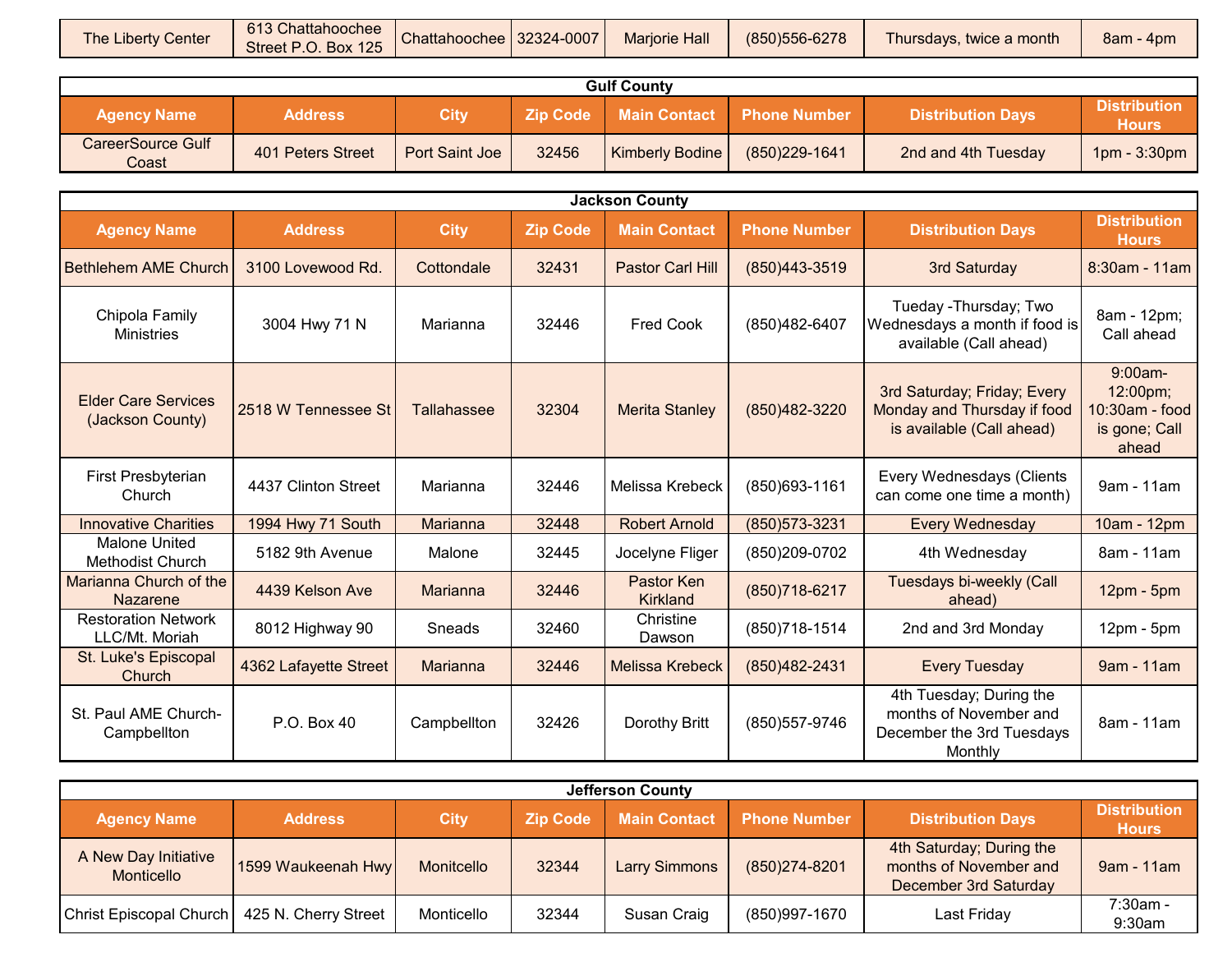| Eagles Wings (Food<br>Pantry) | 290 E. Dogwood<br><b>Street</b> | Monticello | 32344 | Jo-Ann Arnold          | (850)997-1084  | 1st and 3rd Wednesdays<br>(Must be resident of Jefferson<br>County) | $10:30$ am - food<br>is gone     |
|-------------------------------|---------------------------------|------------|-------|------------------------|----------------|---------------------------------------------------------------------|----------------------------------|
| New Bethel AME<br>Church      | 6496 Ashville Highway           | Monticello | 32344 | <b>Ruth Ann Scurry</b> | (850)933-4861  | 4th Saturday                                                        | 7:30am -<br>8:30am               |
| <b>Our Blessings</b>          | 295 E. Palmer Mill Rd.          | Monticello | 32344 | Tomica Jackson         | (850) 524-3257 | 2nd and 4th Fridays                                                 | $5:30pm$ -<br>6:30 <sub>pm</sub> |

|                                                     |                                                                     |                    |                 | <b>Leon County</b>          |                            |                                                                                    |                                                   |
|-----------------------------------------------------|---------------------------------------------------------------------|--------------------|-----------------|-----------------------------|----------------------------|------------------------------------------------------------------------------------|---------------------------------------------------|
| <b>Agency Name</b>                                  | <b>Address</b>                                                      | <b>City</b>        | <b>Zip Code</b> | <b>Main Contact</b>         | <b>Phone Number</b>        | <b>Distribution Days</b>                                                           | <b>Distribution</b><br><b>Hours</b>               |
| A New Day Initiative                                | 1317 High Road                                                      | <b>Tallahassee</b> | 32304           | <b>Frank Douglas</b>        | (850) 570 - 1353           | 2nd Sunday                                                                         | 12pm - 1pm                                        |
| ALARM International,<br>Inc                         | P.O. Box 5318                                                       | Tallahassee        | 32314           | Heidi Otway                 | (850)216-1800              | 4th Saturday; Nov & Dec 3rd<br>Saturday                                            | 9am - 11am                                        |
| <b>Anderson Chapel AME</b><br>Church                | 1307 Harlem St.                                                     | <b>Tallahassee</b> | 32304           | <b>Patricia Screen</b>      | (850)590-7991              | 3rd Saturday (Clients can<br>receive food once a month)                            | 9am - 12pm                                        |
| <b>Bradfordville First</b><br><b>Baptist Church</b> | 6494 Thomasville<br>Road                                            | Tallahassee        | 32312           | <b>Brenda Garner</b>        | (850)591-8164              | 1st & 3rd Tuesday                                                                  | 4pm - 6pm                                         |
| <b>Catholic Charities</b>                           | 1380 Blountstown Hwy                                                | <b>Tallahassee</b> | 32304           | <b>Nancy Schiellerd</b>     | (850) 222-2180             | Monday- Thursday (Picture ID,<br>only serve once every 2<br>months)                | 2:30pm -<br>3:30pm                                |
| <b>CESC</b>                                         | 2650 Municipal Way                                                  | Tallahassee        | 32304           | <b>Bill Schack</b>          | (850) 792-9000             | *Temporarily closed due to<br>COVID-19 Pandemic*                                   | Closed                                            |
| <b>Destiny Church</b>                               | 5554 Capital Circle<br><b>NW</b>                                    | Tallahassee        | 32303           | <b>Brittney Jones</b>       | (850)597-9609              | 1st Tuesday (Call ahead)                                                           | 11am - food is<br>gone                            |
| <b>ECHO</b>                                         | 548 E Bradford Rd                                                   | Tallahassee        | 32303           | Stephen<br><b>Blakemore</b> | (850) 224-3246 ext.<br>208 | Monday - Thursday; Friday;<br>Pantry also available by<br>appointment (Call ahead) | 9am - 11:30am<br>& 1pm -<br>4:30pm; 9am -<br>12pm |
| <b>Elder Care Services</b><br>(Leon County)         | 2518 W. Tennessee<br><b>Street</b>                                  | Tallahassee        | 32304           | <b>Ed Gines</b>             | (850)921-5554              | Monday - Friday                                                                    | 8am - 5pm                                         |
| <b>Eternal Hope</b><br>Connection                   | <b>Corner of Miccosukee</b><br>Rd & Veterans<br><b>Memorial Hwy</b> | Tallahassee        | 32312           | Mary "Lucy"<br>Quick        | (850)510-4852              | 1st and 3rd Saturday                                                               | 10am - 2pm                                        |
| <b>Fernwood Baptist</b><br>Church                   | 1324 Fernwood Road                                                  | Tallahassee        | 32304           | James Labolito              | (850) 575-6925             | Wednesdays; Pantry also<br>available by appointment (Call<br>ahead)                | 8:30pm -<br>9:30pm                                |
| Florida A & M University<br><b>Student Health</b>   | 1735 Wahnish Way                                                    | Tallahassee        | 32307           | <b>Harriett Jennings</b>    | (850)412-5285              | Every Thursday; Every Friday                                                       | 2pm - 3:30pm;<br>$11am - 2pm$                     |
| <b>Freedom Church</b><br>(FAOG)                     | 2801 Thomasville<br>Road                                            | Tallahassee        | 32308           | <b>David Lunsford</b>       | (850)386-4924              | <b>Every Wednesday</b>                                                             | 4:30pm - 6pm                                      |
| Good News Outreach                                  | 548 E Bradford Rd P.<br>O Box 3304                                  | Tallahassee        | 32303           | Rebecca Howard              | (850)412-0016              | Every Wednesday; Every<br>Thursday (Client can get food<br>once per month)         | 9am - 2pm;<br>12pm - 2pm                          |
| <b>Good Samaritan</b><br><b>Network</b>             | 2706 North Monroe St.                                               | <b>Tallahassee</b> | 32303           | Sam Johnson                 | (850)800-7003              | Monday - Friday; Every<br>Saturday                                                 | 1pm - 5pm;<br>$11am - 5pm$                        |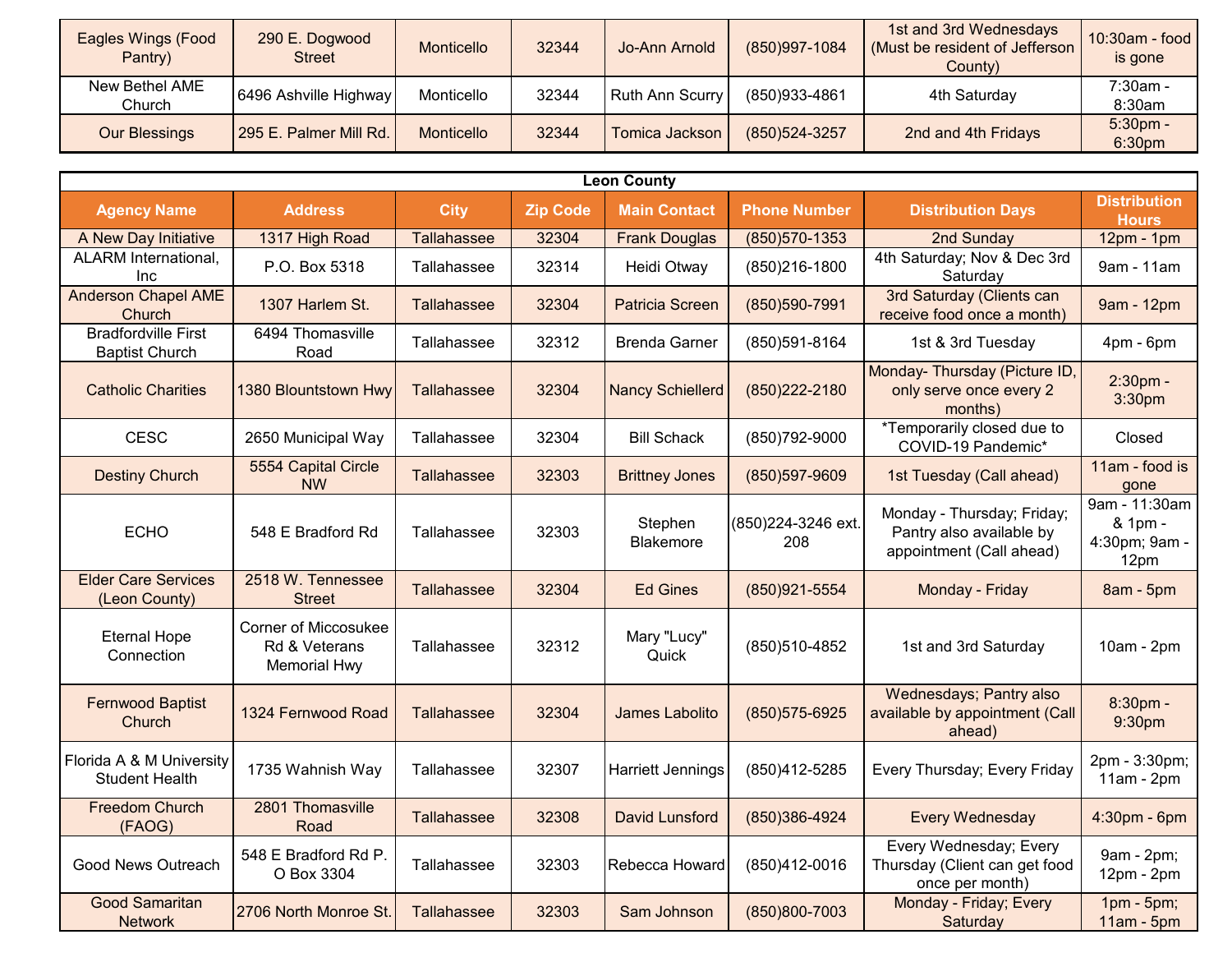| <b>Grace Mission</b>                                   | 303 West. Brevard St.<br>PO Box 10472     | Tallahassee        | 32302 | <b>Amanda Nickles</b>            | (850) 224-3817             | *Temporarily closed due to<br>COVID-19 Pandemic*                                                                                                                              | Closed                               |
|--------------------------------------------------------|-------------------------------------------|--------------------|-------|----------------------------------|----------------------------|-------------------------------------------------------------------------------------------------------------------------------------------------------------------------------|--------------------------------------|
| <b>Greater Love COGIC</b>                              | 524 East Orange Ave                       | Tallahassee        | 32301 | Janice Stanley-<br><b>Thomas</b> | (850) 877-4792             | 3rd and 4th Saturday (Client<br>can only come 1x per month);<br>3rd and 4th Wednesday of the<br>month (Wednesday time<br>depends on when the truck<br>gets there- call ahead) | 10am - 12pm;<br>12pm - 2pm           |
| Greater Mt. Zion Prim.<br><b>Baptist</b>               | P.O. Box 5314                             | Tallahassee        | 32314 | <b>Hattie Dennis</b>             | (850) 576-9536             | 4th week of the month<br>Wednesday- Friday                                                                                                                                    | 12pm - 2pm                           |
| <b>Griffin Chapel</b>                                  | 1100 Richmond Street                      | <b>Tallahassee</b> | 32304 | <b>Joann Kilpatrick</b>          | (850) 688-5712             | 1st and 3rd Saturday                                                                                                                                                          | 8am - varies                         |
| <b>Holy Comforter</b><br>Episcopal                     | 2015 Fleischmann<br>Road                  | Tallahassee        | 32308 | <b>Stephen Moors</b>             | (850) 570-8586             | <b>Every Saturday</b>                                                                                                                                                         | 9am - 11am                           |
| <b>Imitators of God</b>                                | 4750 Capital Circle SE                    | <b>Tallahassee</b> | 32311 | Emmanuel<br><b>Williams</b>      | (850)408-8496              | 3rd Saturday                                                                                                                                                                  | 8:30am - 10am                        |
| Inspire Group                                          | 1882 Capital Cir NE<br>Suite 105          | Tallahassee        | 32308 | <b>Avery Curry</b>               | (850)339-3910              | Every Wednesday and Friday                                                                                                                                                    | $1pm - 4pm$                          |
| <b>Jacob Chapel Baptist</b><br>Church                  | 2333 Lake Bradford<br>Rd.                 | <b>Tallahassee</b> | 32310 | <b>Melinda Harris</b>            | (850) 574-3150             | <b>Every Monday and Tuesday</b>                                                                                                                                               | 2:30pm -<br>6:30pm                   |
| Killearn U. Methodist<br>Church                        | 2800 Shamrock South                       | Tallahassee        | 32309 | Judy Hodge                       | (850) 893-1116 ext.<br>320 | 2nd and 4th Wednesdays (80<br>pre-certified families in June;<br>served the whole year)                                                                                       | 8am - 11am                           |
| Lake Jackson UMC                                       | 4423 N. Monroe Street                     | <b>Tallahassee</b> | 32303 | <b>Travis Cone</b>               | (850)300-9780              | 3rd Saturday; Pantry also<br>available by appointment (Call<br>ahead)                                                                                                         | 8:30am -<br>10:30am                  |
| Life Deliverance<br><b>Ministries</b>                  | 3377 Jim Lee Road                         | Tallahassee        | 32301 | <b>Phyllis Watkins</b>           | (850)933-2191              | 2nd and 4th Saturday                                                                                                                                                          | 9am - until food<br>is gone          |
| Maranatha S.D.A<br>Church                              | P.O. Box 5706 3121<br><b>Jim Lee Road</b> | <b>Tallahassee</b> | 32314 | Janice Ellington                 | (850)445-0112              | Pantry opened on the 2nd<br>Wednesday of the month; May<br>get a truck on an off week, call<br>to see.                                                                        | 3pm - 6pm                            |
| Mt. Pisgah AME Church                                  | 2009 Tram Road                            | Tallahassee        | 32311 | Latoya Hudson                    | (850) 702-7037             | 3rd Saturday                                                                                                                                                                  | 9am - 11am                           |
| <b>Philadelphia Foundation</b><br>for Community Change | 840 Dunn St.                              | <b>Tallahassee</b> | 32304 | <b>Phyllis Dantzler</b>          | (850)212-8220              | 2nd Saturday                                                                                                                                                                  | 9am - 11am                           |
| Project Annie, Inc.                                    | 625 W. 4th Ave                            | Tallahassee        | 32303 | Wendy<br>Wheeless                | (850) 222-6133             | Pantry- 2nd and 4th Thursday;<br>Soup Kitchen- 2nd, 3rd, and<br>4th Saturday                                                                                                  | 9:30am -<br>11:30am; 10am<br>$-12pm$ |
| Saints In Unity/Mt.<br><b>Moriah COGIU</b>             | 2719 Lake Mary St.                        | <b>Tallahassee</b> | 32304 | Margie Solomon                   | (850)661-3955              | By appointment<br>only/Emergency calls accepted                                                                                                                               | Call ahead                           |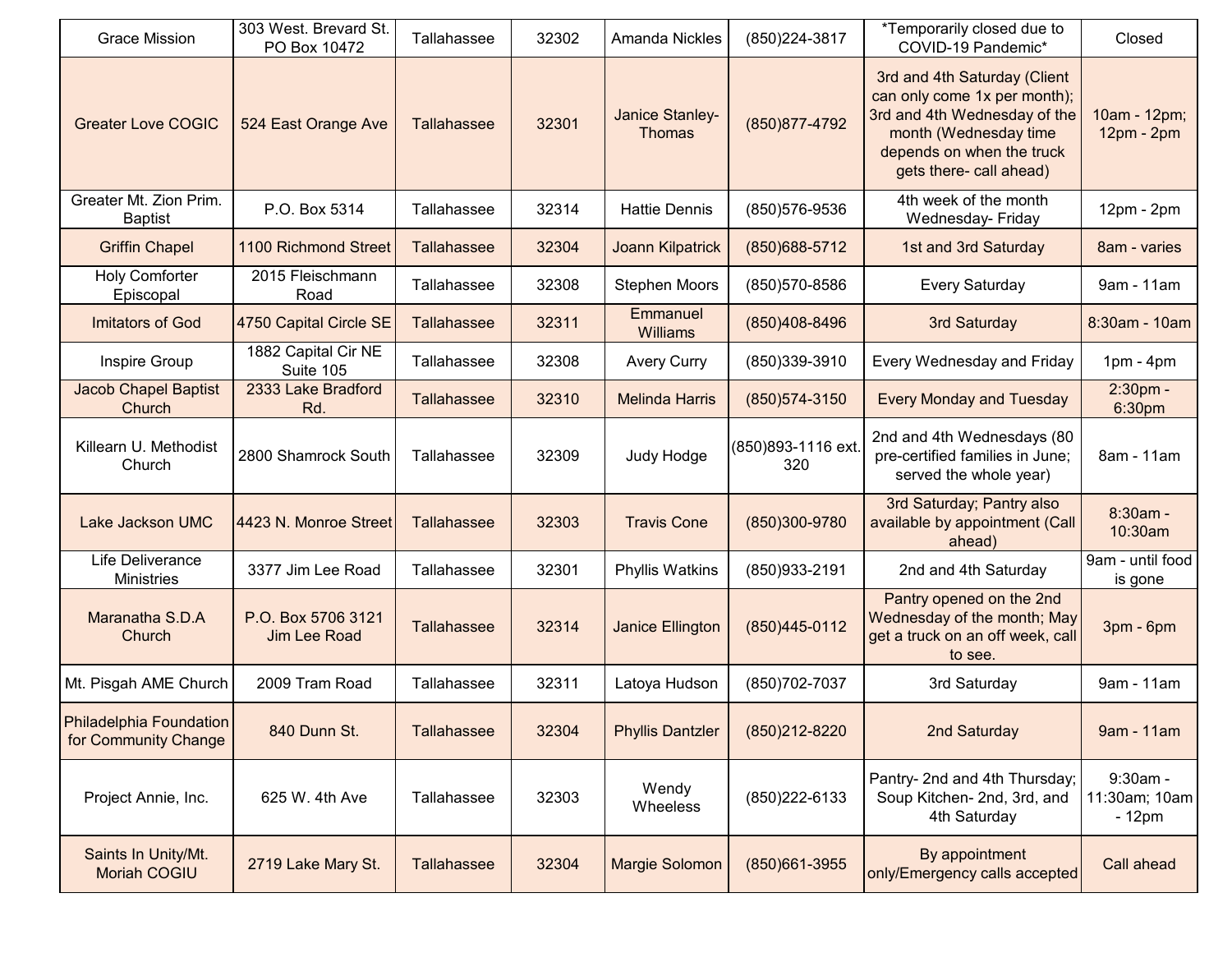| Seminole Manor<br>Neighborhood<br>Association                               | 1563 Marcia Ave                          | Tallahassee        | 32310 | <b>Adrian Fogelin</b>   | (850) 580-4678 | By appointment only                                                                                    | Call ahead                                         |
|-----------------------------------------------------------------------------|------------------------------------------|--------------------|-------|-------------------------|----------------|--------------------------------------------------------------------------------------------------------|----------------------------------------------------|
| Serve<br>Tallahassee/Element 3                                              | 1184 Capital Circle NE<br>Suite E        | <b>Tallahassee</b> | 32301 | <b>Nicole Reyes</b>     | (407)301-6119  | <b>Every Saturday</b>                                                                                  | 9am - 10:30am                                      |
| St. Paul AME Church-<br>Tallahassee                                         | 9469 Road to the Lake                    | Tallahassee        | 32317 | Alicia<br>Washington    | (850) 567-3391 | 3rd Saturday                                                                                           | 10am - 12pm                                        |
| <b>Tabernacle Missionary</b><br><b>Baptist Church</b>                       | 615 Tuskegee St.                         | Tallahassee        | 32305 | <b>Anita Derrick</b>    | (850)210-3974  | 4th Wednesdays and 4th<br>Thursday                                                                     | 1pm - until food<br>is gone                        |
| <b>Tabernacle of Praise</b>                                                 | 170 Geddie Road                          | Tallahassee        | 32304 | Elouise Jones           | (850) 210-2515 | Every Tuesday and Friday,<br>except 1st Friday; 1st<br>Thursday when food is<br>available (Call ahead) | $4pm - 6pm$                                        |
| <b>Tallahassee Housing</b><br>(Oliver Hills Sr.<br><b>Community Center)</b> | 2710 Country Club<br><b>Drive</b>        | Tallahassee        | 32301 | <b>Wilford Evans</b>    | (850) 656-9033 | 2nd Tuesday                                                                                            | $2pm - 4pm$                                        |
| <b>Tallahassee Housing</b><br>Authority (Grady Road)                        | 2940 Grady Road                          | Tallahassee        | 32312 | Joan Doby               | (850)385-6126  | 1st Tuesday; 2nd Wednesday;<br>Produce & bread every<br>Thursday                                       | 2pm - 4pm;<br>10am - food is<br>gone; 2pm -<br>4pm |
| <b>Tallahassee Housing</b><br><b>Authority (Springfield)</b>                | 1702 Joe Louis St                        | Tallahassee        | 32301 | <b>Sylvester Taylor</b> | (850)224-0558  | *Temporarily closed due to<br>COVID-19 Pandemic*                                                       | <b>Closed</b>                                      |
| Tallahassee Spanish<br><b>SDA Church</b>                                    | 4823 N. Monroe Street                    | Tallahassee        | 32303 | Norma Navas             | (850)591-2268  | Every other Wednesday (Call<br>ahead)                                                                  | 5pm - 6pm                                          |
| The Frontline Project<br>(Dream Center)                                     | 1200 Harlem Street                       | Tallahassee        | 32304 | <b>Jackie Jenkins</b>   | (850) 264-3109 | 4th Saturday 10:00am-2:00pm<br>of each month                                                           | 10am - 2pm                                         |
| <b>Victory House</b><br><b>Community Resource</b><br>Center, Inc.           | 1478 Chaires Cross<br>Rd.                | Tallahassee        | 32317 | Debra Bruce             | (850)980-3018  | Give out 2 Saturdays a month<br>(Call ahead); Dec. 5th & 19th                                          | Call ahead                                         |
| <b>Watson Temple Church</b><br>of God                                       | 665 W Brevard St                         | <b>Tallahassee</b> | 32304 | <b>Julie Allen</b>      | (850) 545-9439 | 3rd Saturday                                                                                           | 10am - 12pm                                        |
| <b>Whispering Pines Soul</b><br><b>Saving Ministers</b>                     | 5096 Tennessee<br>Capital Blvd. Suite #2 | Tallahassee        | 32303 | <b>Allie Smith</b>      | (850)518-9670  | 2nd Wednesday and Thursday                                                                             | $11am - 4pm$                                       |
| <b>Wildwood Church</b>                                                      | 100 Ox Bottom Rd                         | <b>Tallahassee</b> | 32312 | <b>Scott McAnally</b>   | (850)668-2000  | 4th Tuesdays                                                                                           | 5pm - 7pm                                          |

|                                                 | <b>Liberty County</b>         |                |                 |                      |                     |                                           |                                     |  |  |  |  |  |
|-------------------------------------------------|-------------------------------|----------------|-----------------|----------------------|---------------------|-------------------------------------------|-------------------------------------|--|--|--|--|--|
| <b>Agency Name</b>                              | <b>Address</b>                | <b>City</b>    | <b>Zip Code</b> | <b>Main Contact</b>  | <b>Phone Number</b> | <b>Distribution Days</b>                  | <b>Distribution</b><br><b>Hours</b> |  |  |  |  |  |
| <b>Calhoun-Liberty Ministry</b><br>Center       | 21754 State Road 20<br>East   | Blountstown    | 32424           | <b>Bulah Moran</b>   | (850)447-1959       | Every Tuesday, Wednesday,<br>and Thursday | 9am - 12pm<br><i>*Central Time</i>  |  |  |  |  |  |
| Innovative Charities,<br>Libertv                | 10405 NW Theo<br>Jacobs Way   | <b>Bristol</b> | 32321           | <b>Robert Arnold</b> | (850) 573-3231      | 2nd and 4th Tuesday                       | 10am - 12pm                         |  |  |  |  |  |
| <b>Liberty County Senior</b><br><b>Citizens</b> | 15629 NW CR 12                | <b>Bristol</b> | 32321           | <b>Ann Kincaid</b>   | $(850)$ 643-5613    | 3rd Wednesday                             | 8am - 5pm                           |  |  |  |  |  |
| Mt. Zion United<br>Pentecostal                  | 17177 NE SR 65<br>P.O.BOX 136 | Hosford        | 32334           | Virginia Elkins      | (850) 544-2412      | 2nd Saturday                              | 10am - 12pm                         |  |  |  |  |  |